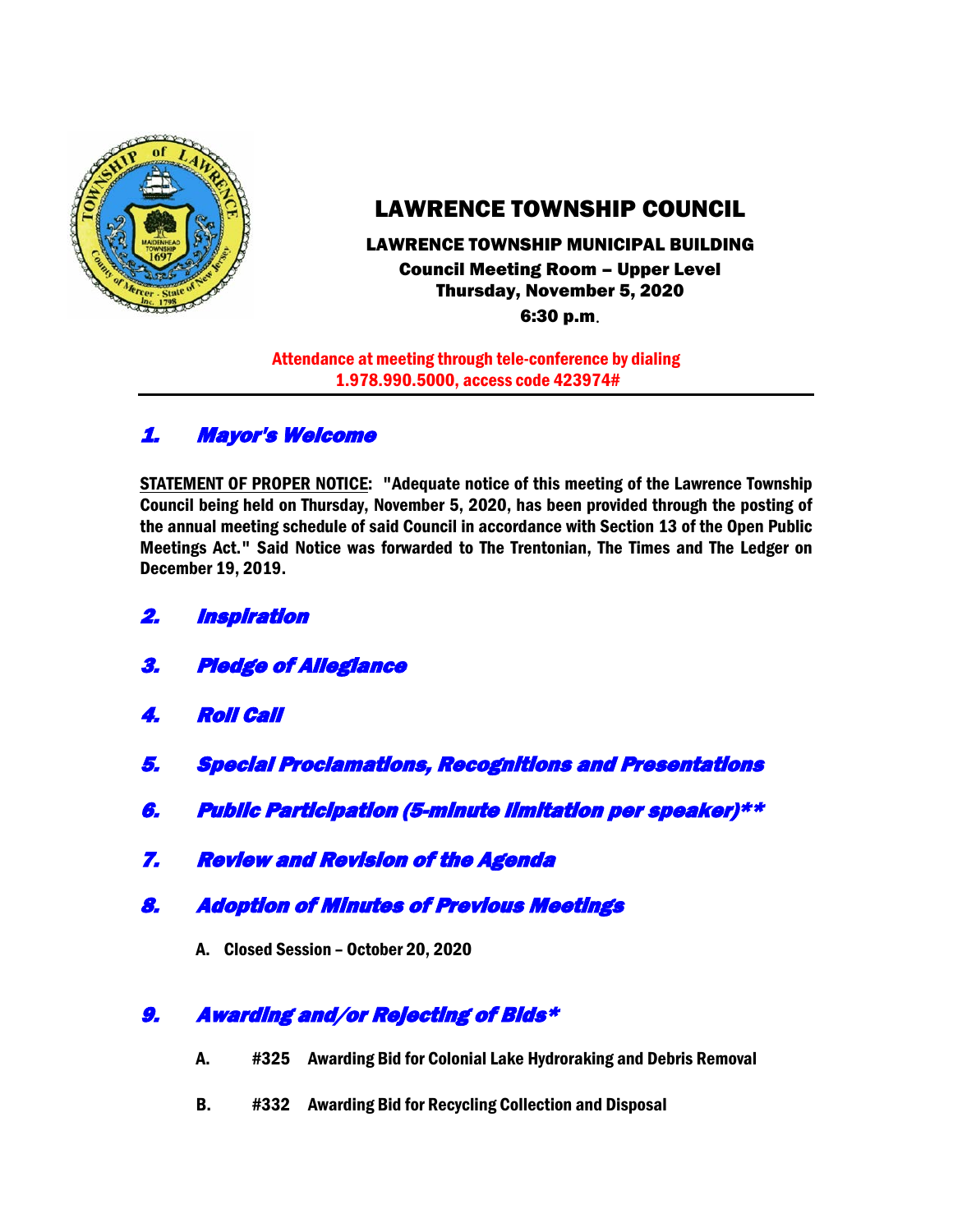## 10. Introduction of Ordinances**\*\***

- A. Ordinance No. 2374-20 AN ORDINANCE AMENDING ORDINANCE NO. 2364-20 SALARY ORDINANCE OF THE TOWNSHIP OF LAWRENCE-UNCLASSIFIED AND/OR EXEMPT, SEASONAL, EMERGEWNCY (NON-UNION) EMPLOYEES FOR 2020-2021
- B. Ordinance No. 2375-20 AN ORDINANCE AMENDING ORDINANCE NO. 2311-18 PROVIDING CERTAIN JOB CLASSIFICATIONS AND PROVIDING COMPENSATION FOR THE MUNICIPAL EMPLOYEES OF THE TOWNSHIP OF LAWRENCE, COUMNTY OF MERCER, STATE OF NEW JERSEY – Chief of Police

## 11. Adoption of Ordinances\*

- A. Ordinance No. 2370-20 ORDINANCE AUTHORIZING THE PRIVATE SALE OF CERTAIN LANDS OF THE TOWNSHIP OF LAWRENCE, COUNTY OF MERCER, NOT NEEDED FOR PUBLIC USE
- B. Ordinance No. 2371-20 BOND ORDINANCE AMENDING BOND ORDINANCE NO. 2299-18 BY THE TOWNSHIP OF LAWRENCE, COUNTY OF MERCER, STATE OF NEW JERSEY, IN ORDER TO REVISE THE DESCRIPTION OF THE IMPROVEMENT HEREIN
- C. Ordinance No. 2372-20 AN ORDINANCE AMENDING CHAPTER 435 OF THE LAWRENCE TOWNSHIP ADMINISTRATIVE CODE ENTITLED 'MOTOR VEHICLES AND TRAFFIC' – Handicapped Parking
- D. Ordinance No. 2373-20 ORDINANCE AMENDING THE LAND USE ORDINANCE OF THE TOWNSHIP OF LAWRENCE TO REVISE SECTION 409, THE APARTMENT AND TOWNHOUSE DISTRICT
- 12. Manager's Report
- 13. Attorney's Report
- 14. Clerk's Report
- 15. Unfinished Business
- 16. New Business
- 17. Public Participation (3-minute limitation per speaker) \*\*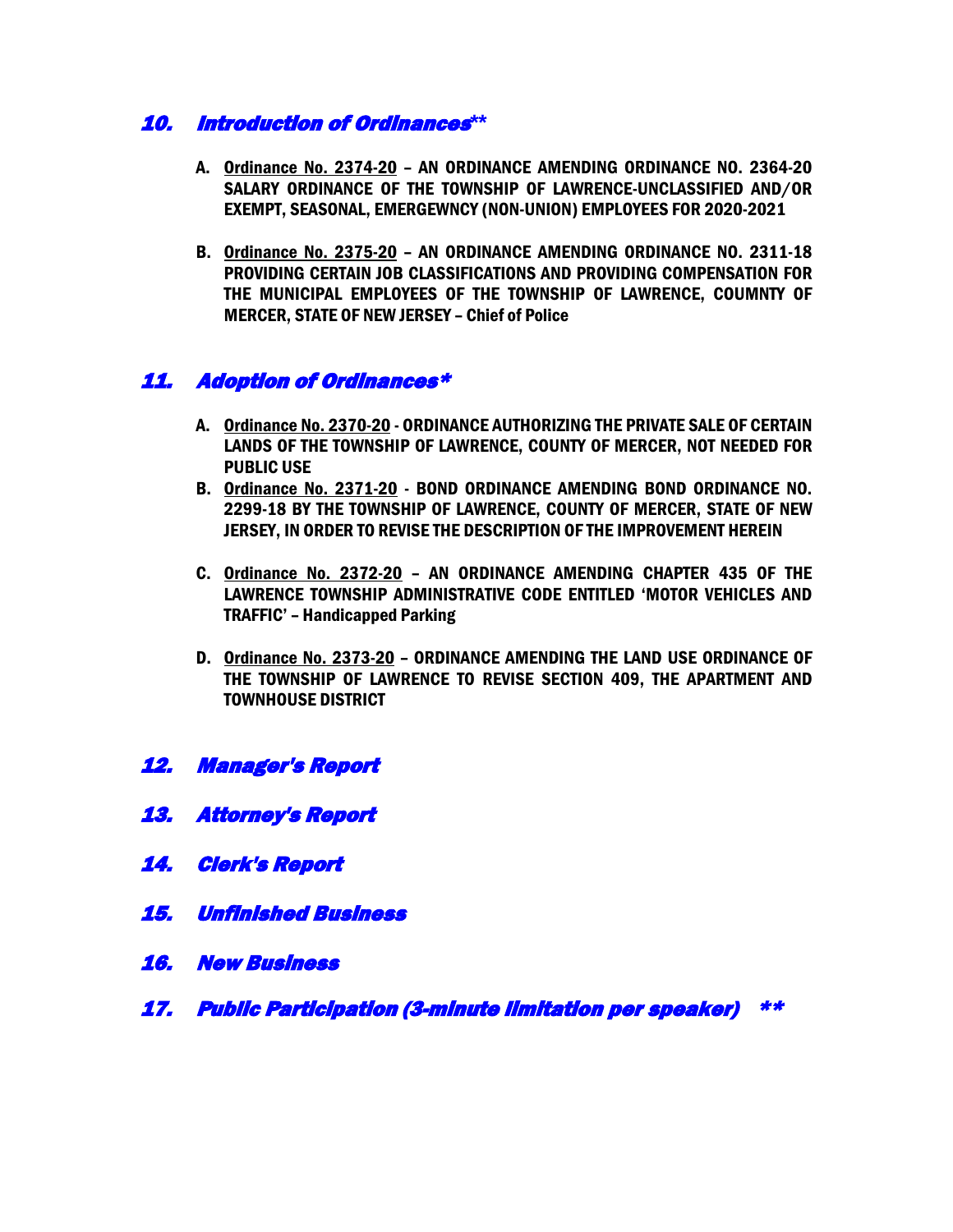## 18. Resolutions

### A. Bond Acceptance

1) #321 Authorizing the Acceptance of Bonding for Starbucks, SD-06/17

## B. Bond Release

- 1) #328 Authorizing Release of Performance Bond for Ferber Construction Management, SP-01/12
- 2) #329 Authorizing Release of Performance Bond for Federal Realty Investment Trust (Tesla), SP-05/17
- 3) #330 Authorizing Release of Soil Disturbance Bond for Federal Realty Investment Trust (Tesla), SP-05/17
- 4) #331 Authorizing Release of Various Bonding for Yorkshire Village, SP-11/99

## C. Escrow Release

1) #333 Authorizing Release of Escrow for First Baptist Church, SP-11/16

## D. Refunds

### E. Special Items of Revenue

### F. Professional Services Agreements

- 1) #322 Authorizing Amending the Professional Services Agreement for Engineering Services for the Lawrence Hopewell Trail-Maidenhead Meadows
- 2) #327 Authorizing Amending the Professional Services Agreement for Land Use Ordinance Open Space Plan
- 3) #335 Authorizing Amending the Professional Services Agreement for Traffic Consultant to the Planning Board
- 4) #336 Authorizing Amending the Professional Services Agreement for Planning Consultant to the Planning Board

### G. Grants

1) #326 Authorizing a Local Government Emergency Fund (RF) Grant Application

### H. Miscellaneous

- 1) #323 Authorizing the Person to Person Transfer of Retail Distribution License No. 1107-44-028-003, Birchfield Ventures, LLC to Lawrenceville Beverages, LLC
- 2) #324 Authorizing an Appointment to the Shade Tree Advisory **Committee**